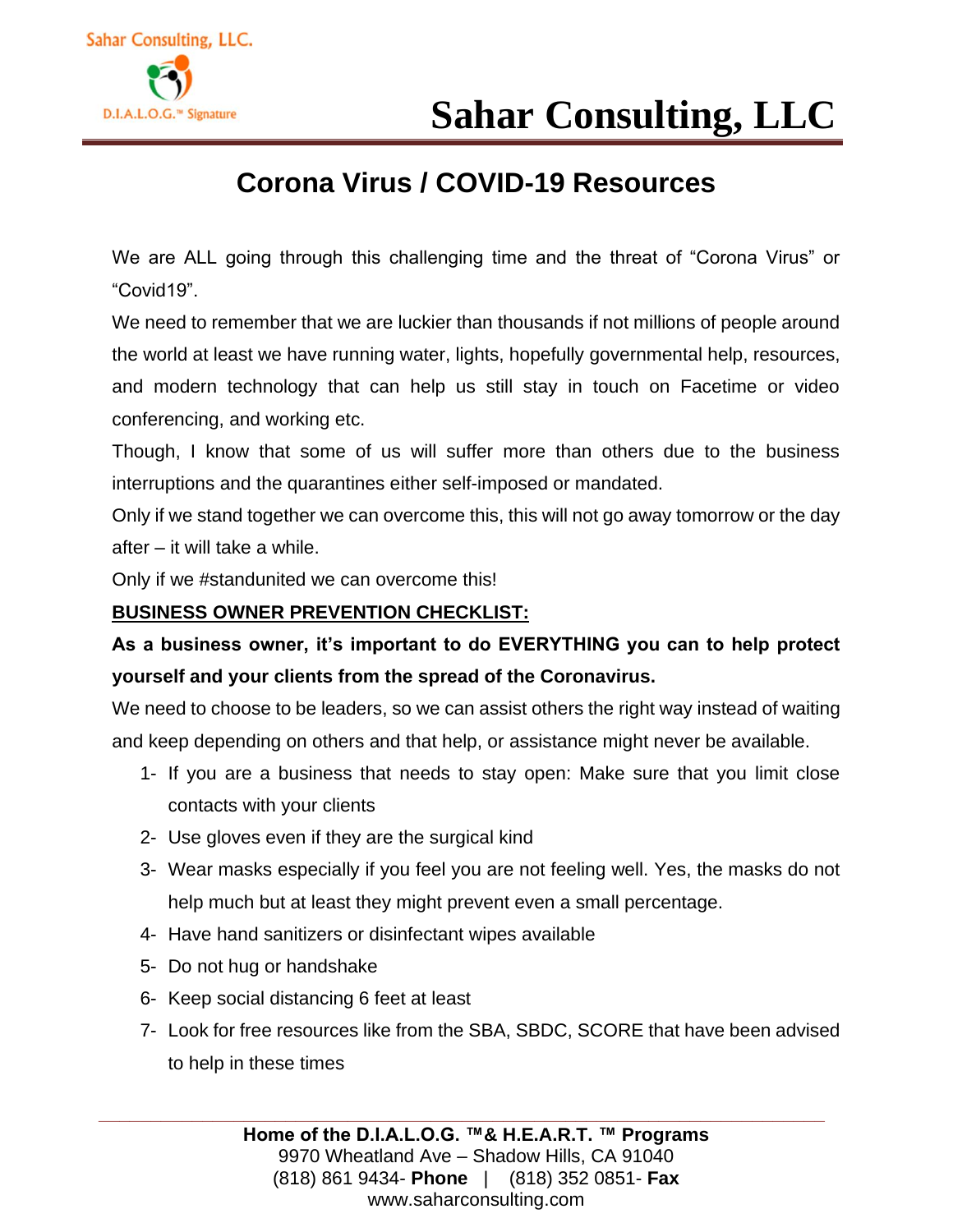

- 8- Take this time to re-think about all the projects, expansions, new ideas or new products that you always wanted to do but never had time to do.
- 9- If you feel sick, stay home, f anyone from your staff shows any sign of sickness send them home

10-If you feel any flu symptoms, call your Doctor immediately

In general, you can follow some of the same tips mentioned above, and:

- 1- Stay home if you can and conduct your business virtually
- 2- Practice social distancing
- 3- Ask that people avoid wearing their street shoes into your house, business, or workout spaces. This can help avoid tracking in any germs or bacteria. Please bring a separate pair of sneakers that you only wear inside, or have shoes covers to wear.
- 4- Practice air-high-fives, elbow bumps or even foot bumps for right now!
- 5- Sleep well and for at least 7 hours
- 6- Take care of your immune system, eat well, increase vegetables and fruits high in Vitamin D, eat a healthy diet packed with vegetables, and low in red meat and refined foods, particularly sugar
- 7- Stay hydrated. Drinking enough water makes it easier for your cells to do their job – plus allows your body to more easily process food and eliminate waste. Shoot for at least 8 8-ounce (240 ml) glasses a day
- 8- Do not live in continuous fear or worry, stress reduces your immune system, so you are hurting yourself
- 9- Avoid public transportation if possible
- 10-Avoid touching your face period or at least if you haven't washed your hands
- 11-Wash your hands for at least 20 seconds or longer with soap
- 12-Limit non-essential travel
- 13-Get some fresh air and try to exercise even in door
- 14-Practice meditation or at least deep breathing exercises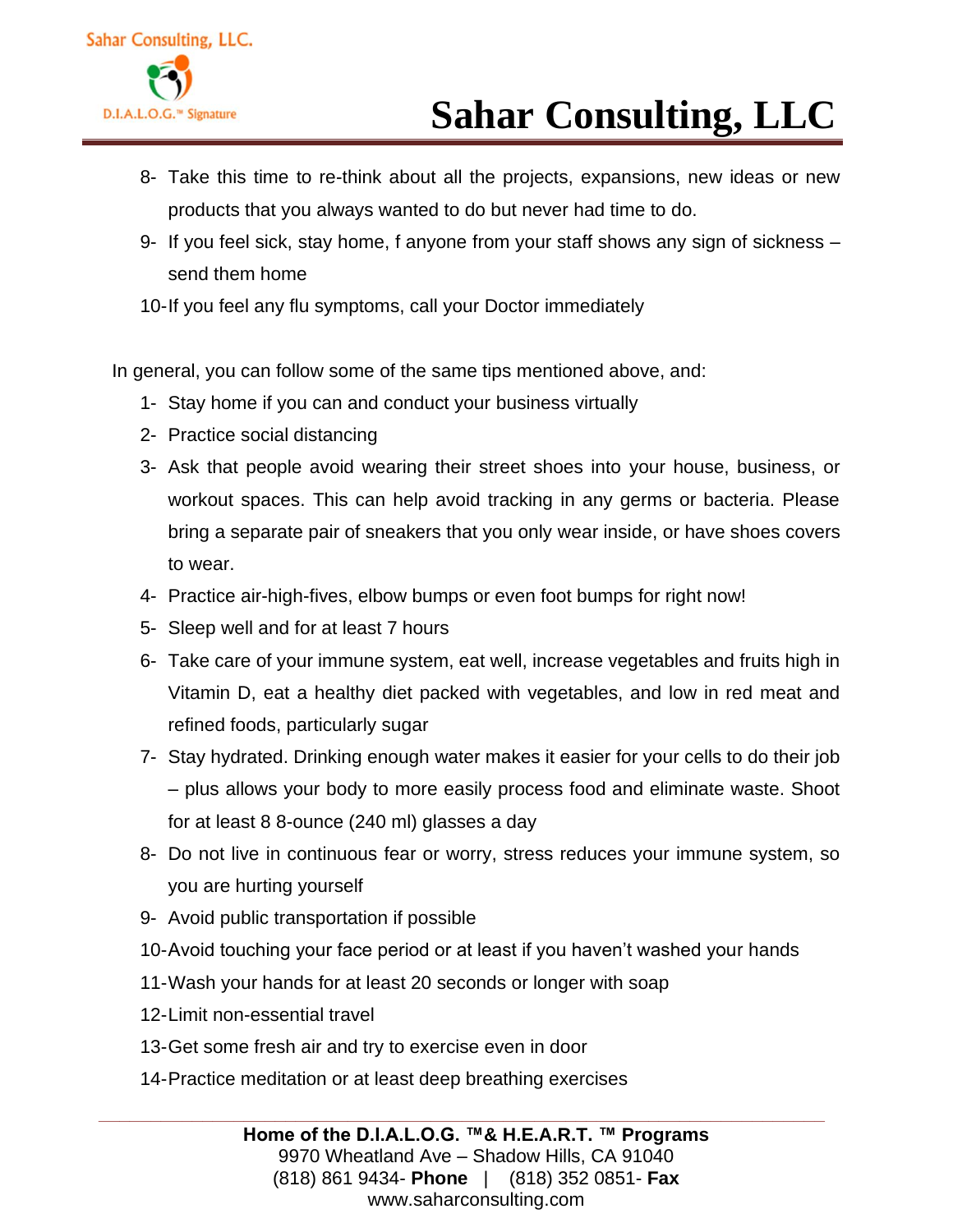

- 15-Wipe down any surfaces you come into contact with, disinfect your hands with an alcohol-based sanitizer
- 16-No need to hoard anything, especially toilet paper, the virus DOES NOT cause diarrhea.
- 17-Think about others that might need some of the supplies that you are hoarding for their little child or their aging parents

Being young, doesn't mean that you are immune, you might not be showing symptoms, but you can infect others if you have been exposed to the virus either you are conscious about it or not

While we do NOT want to cause any panic or fear, it's important to be on top of the situation and take the necessary steps to keep yourself and your members healthy.

#### **These are few resources**

Keep Checking this page on my website:

• <https://www.saharconsulting.com/coronavirustips>

#### OR

- <https://www.reinventyourselftogreatness.com/coronavirustips>
- **Products with EPA-Approved eEmerging Viral Pathogen Claims** that are expected to be effective against COVID-19 based on data for harder to kill viruses. [www.epa.gov/pesticide-registration/list-n-disinfectants-use-against-sars-cov-](https://www.epa.gov/pesticide-registration/list-n-disinfectants-use-against-sars-cov-2?fbclid=IwAR017te4Gv6btcbyerOZPtXRx0Lx_Z3jOFpxTffIjYjfyviQ_ZQpQff799c)[2?fbclid=IwAR017te4Gv6btcbyerOZPtXRx0Lx\\_Z3jOFpxTffIjYjfyviQ\\_ZQpQff799c](https://www.epa.gov/pesticide-registration/list-n-disinfectants-use-against-sars-cov-2?fbclid=IwAR017te4Gv6btcbyerOZPtXRx0Lx_Z3jOFpxTffIjYjfyviQ_ZQpQff799c)
- **CDC Coronavirus "Protect Your Health"**
- <https://www.cdc.gov/coronavirus/2019-ncov/protect/prevent.html>
- **CDC Coronavirus "What You Should Know"**
- <https://www.cdc.gov/coronavirus/2019-ncov/about/index.html>
- **LA COUNTY PUBLIC HEALTH DEPARTMENT** [http://publichealth.lacounty.gov/?fbclid=IwAR0IioRGV0vSZiRAHMyVDfHr209XZ](http://publichealth.lacounty.gov/?fbclid=IwAR0IioRGV0vSZiRAHMyVDfHr209XZU-VgiEh3nvcwWhH2qIZES5JIDT1YjU) [U-VgiEh3nvcwWhH2qIZES5JIDT1YjU](http://publichealth.lacounty.gov/?fbclid=IwAR0IioRGV0vSZiRAHMyVDfHr209XZU-VgiEh3nvcwWhH2qIZES5JIDT1YjU)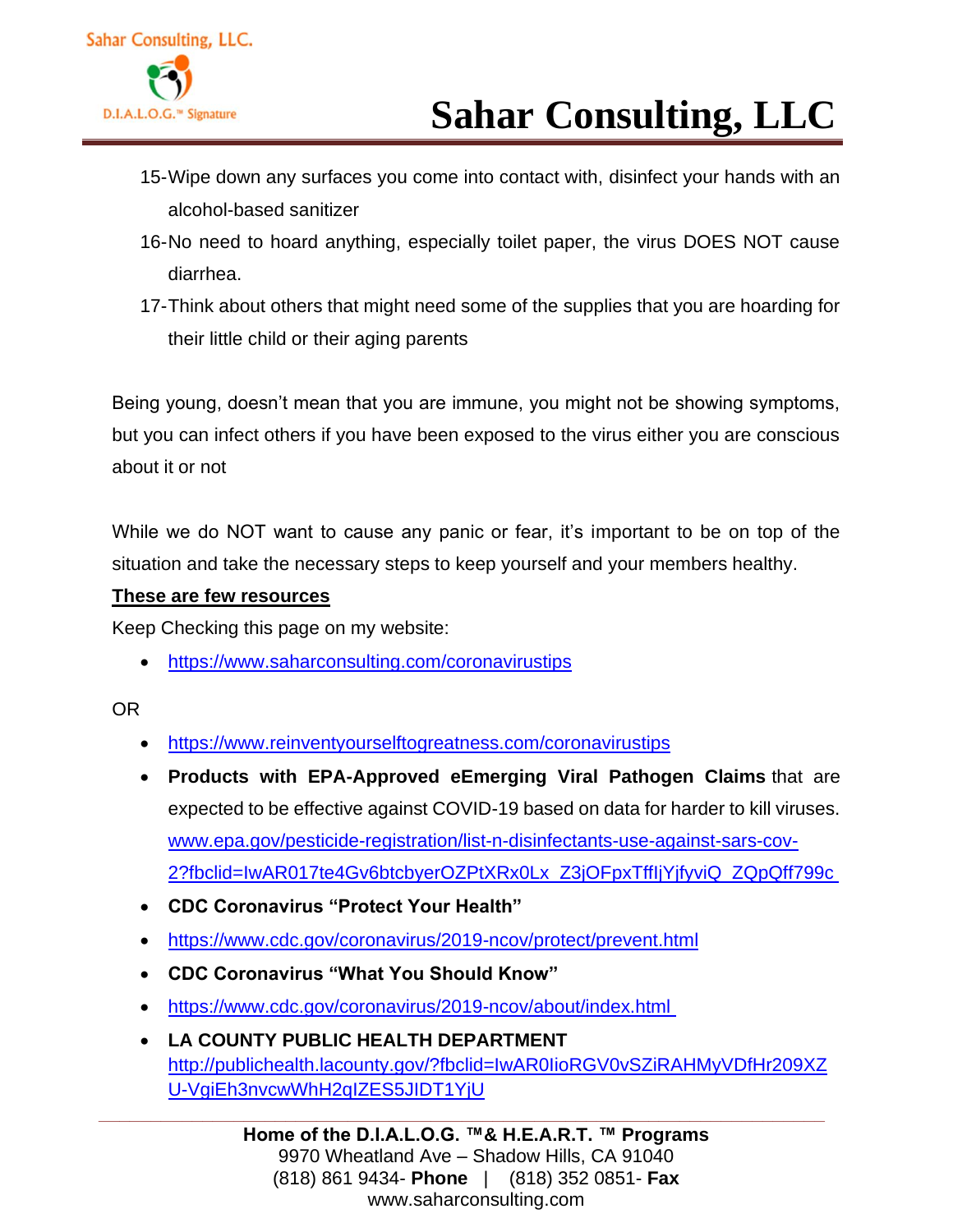

• **Mayor Garcetti- City of Los Angeles page:** [https://www.lamayor.org/mayor-garcetti-issues-temporary-restrictions-help-slow](https://www.lamayor.org/mayor-garcetti-issues-temporary-restrictions-help-slow-spread-novel-coronavirus-protect-public)[spread-novel-coronavirus-protect-public](https://www.lamayor.org/mayor-garcetti-issues-temporary-restrictions-help-slow-spread-novel-coronavirus-protect-public)

#### **Thank you Go Daddy for gathering much of this list**

From federal health advisories to local organizations offering must-know coronavirus info, here are some best practices for bookmarking resources that can help you, your employees, your customers and your community manage better through the COVID-19 pandemic.

The resources outlined below are not exhaustive and will be regularly updated.

#### **Follow preventative health guidelines**

Take to heart [these big-picture preventative health tips](https://www.cdc.gov/coronavirus/2019-ncov/about/prevention.html?CDC_AA_refVal=https%3A%2F%2Fwww.cdc.gov%2Fcoronavirus%2F2019-ncov%2Fabout%2Fprevention-treatment.html) from health organizations.

- Daily COVID-19 updates from the **[World Health Organization \(WHO\)](https://www.who.int/emergencies/diseases/novel-coronavirus-2019)**
- The **[Centers for Disease Control and Prevention \(CDC\)](https://www.cdc.gov/coronavirus/2019-ncov/index.html)** Coronavirus resource [site](https://www.cdc.gov/coronavirus/2019-ncov/index.html)
- The **[National Institutes of Health \(NIH\)](https://www.nih.gov/health-information/coronavirus#!/detail/403327)** Coronavirus resource site

#### **Curate helpful federal, state and local coronavirus info**

Bookmark federal, state and local government and business groups with information that might affect your business. These include:

- **[House Small Business Committee](https://smallbusiness.house.gov/calendar/eventsingle.aspx?EventID=3174)**
- **[U.S. Small Business Administration \(SBA\)](https://www.sba.gov/page/guidance-businesses-employers-plan-respond-coronavirus-disease-2019-covid-19)** coronavirus resource page
- **[SBA's Economic Injury Disaster Loans:](https://www.godaddy.com/garage/wp-admin/post.php?post=87396&action=edit&message=10)** This program provides small businesses with working capital loans of up to \$2 million "to help overcome the temporary loss of revenue they are experiencing."

#### **Disaster / Financial Support from SBA:**

3 -Step Disaster Loan process: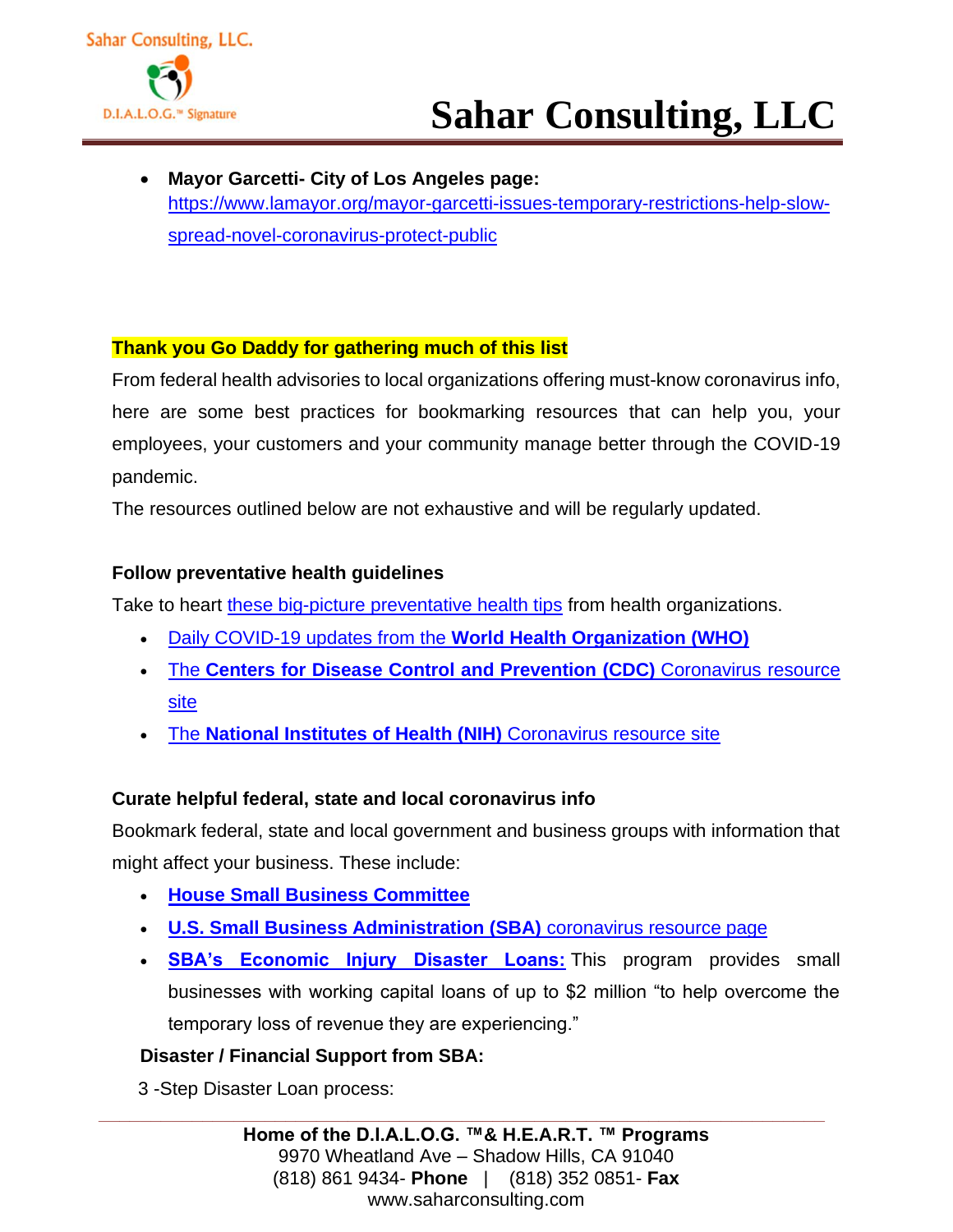

• [https://disasterloan.sba.gov/ela/Documents/Three\\_Step\\_Process\\_SBA\\_Disaster](https://disasterloan.sba.gov/ela/Documents/Three_Step_Process_SBA_Disaster_Loans.pdf) [\\_Loans.pdf](https://disasterloan.sba.gov/ela/Documents/Three_Step_Process_SBA_Disaster_Loans.pdf)

Link for Apply For a Disaster Loan:

<https://disasterloan.sba.gov/ela/Information/ApplyOnline>

SBDC Covid-19 Webpage:

<https://smallbizla.org/covid19-response-guide/>

• [SBA Guidance for employers to plan and respond to COVID-19.](http://r20.rs6.net/tn.jsp?f=001j50jXu0jq5s_fKsRzG_56Je1ea6XA1-81rzOwjd1LdMq0KrNv75S3IP17YrKLo82bNOVpcv6_uJApqIwmIwtHm4056Ut5Enep8HeZ1Rp9THx0qa0RQ5Nkb4lzUJkWPDdwc0L9B1bLuoNUaydOZEd8qaFjkQegG5y_cexX1LloqUjCO5b-Io0ghsTyw4VYnHBFB1dkT-3VCdhR7kjmMqUsv3UzxdI5el7_WUNNUHlVeQBz0VJmKzyzamzkYBq_sdm&c=OHxeBbPM555Oz4U0tb5m6QCkwgt8YcIvATsRiDp8Ot4PO9tZWUY_Uw==&ch=0wBlCxvkQi3D6aEs5yVRoyUpsDx_DqnlDEWUi4HRW_BqDC0Dxdd9qA==)

#### **State Support**

- *Employment Development Department (EDD) -* Reduced Work Hours Unemployment Insurance Work Sharing Program - alternative to layoffs. [Employer](http://r20.rs6.net/tn.jsp?f=001j50jXu0jq5s_fKsRzG_56Je1ea6XA1-81rzOwjd1LdMq0KrNv75S3OjpC7Lcs_SJqNzupo_1ryhcjFfeahrM7B0pZFtsNqozeJac0kfQj_Gd-fjRyuZCtktNNlyGAFB1A29Hgx9zJ3_SRwrmmGEqLP5X2WovWZtmHaRsUNBzYFVNoiBpSSMz7J3vbIfc0cJ1&c=OHxeBbPM555Oz4U0tb5m6QCkwgt8YcIvATsRiDp8Ot4PO9tZWUY_Uw==&ch=0wBlCxvkQi3D6aEs5yVRoyUpsDx_DqnlDEWUi4HRW_BqDC0Dxdd9qA==)  [Info](http://r20.rs6.net/tn.jsp?f=001j50jXu0jq5s_fKsRzG_56Je1ea6XA1-81rzOwjd1LdMq0KrNv75S3OjpC7Lcs_SJqNzupo_1ryhcjFfeahrM7B0pZFtsNqozeJac0kfQj_Gd-fjRyuZCtktNNlyGAFB1A29Hgx9zJ3_SRwrmmGEqLP5X2WovWZtmHaRsUNBzYFVNoiBpSSMz7J3vbIfc0cJ1&c=OHxeBbPM555Oz4U0tb5m6QCkwgt8YcIvATsRiDp8Ot4PO9tZWUY_Uw==&ch=0wBlCxvkQi3D6aEs5yVRoyUpsDx_DqnlDEWUi4HRW_BqDC0Dxdd9qA==)
- EDD Tax Assistance request a 60 day extension to file payroll and more. Call the EDD Taxpayer Assistance Center 1-888-745-3886 (toll-free). [More from EDD>>>](http://r20.rs6.net/tn.jsp?f=001j50jXu0jq5s_fKsRzG_56Je1ea6XA1-81rzOwjd1LdMq0KrNv75S3IP17YrKLo82_ReneGJVIje47bGQChZZTciRIQPFtjJeg7WwVp-qEy9WT_EibdzaXmclWmcBuZrm9ZXPsPQH7N28-c9dj2qkV0WlOzet-i7sH2PhMCuN1sXYuJlI9Rqjlh_yfRRxn7ts&c=OHxeBbPM555Oz4U0tb5m6QCkwgt8YcIvATsRiDp8Ot4PO9tZWUY_Uw==&ch=0wBlCxvkQi3D6aEs5yVRoyUpsDx_DqnlDEWUi4HRW_BqDC0Dxdd9qA==)
- *CA Infrastructure and Economic Development Bank (IBANK)-* Disaster Relief Loan Guarantee Program (DRLGP), [Jump Start Loan Program and more.](http://r20.rs6.net/tn.jsp?f=001j50jXu0jq5s_fKsRzG_56Je1ea6XA1-81rzOwjd1LdMq0KrNv75S3OjpC7Lcs_SJVMpsEWh7cvKFQThHWN_bPthumpAzQ_IpsumVoQ5qzCJSjQohL3sIKP90sqcZVJEWx0WvATnpZvqL58LWbVLBM32RBsaNyenBX9dHeduhYjb74to5uRDq5vAfgeMzhO2S&c=OHxeBbPM555Oz4U0tb5m6QCkwgt8YcIvATsRiDp8Ot4PO9tZWUY_Uw==&ch=0wBlCxvkQi3D6aEs5yVRoyUpsDx_DqnlDEWUi4HRW_BqDC0Dxdd9qA==)
- *Department of Industrial Relations-* [Cal/OSHA Guidance on Requirements to](http://r20.rs6.net/tn.jsp?f=001j50jXu0jq5s_fKsRzG_56Je1ea6XA1-81rzOwjd1LdMq0KrNv75S3OjpC7Lcs_SJSwv3TUFWk53PkHlD1vmRQnX6OjK5Pj2dzaI1XjUjRmwnpln-oI7vie4mnI4chgQByALh6cM49PoaQRbEOuK-j9FwoS1rZa2-jiyRzy_26SvjyADGQto5lYlExsn3lkenmz3c_8VJoQl9D0H7d51PQQ==&c=OHxeBbPM555Oz4U0tb5m6QCkwgt8YcIvATsRiDp8Ot4PO9tZWUY_Uw==&ch=0wBlCxvkQi3D6aEs5yVRoyUpsDx_DqnlDEWUi4HRW_BqDC0Dxdd9qA==)  [Protect Workers from Coronavirus.](http://r20.rs6.net/tn.jsp?f=001j50jXu0jq5s_fKsRzG_56Je1ea6XA1-81rzOwjd1LdMq0KrNv75S3OjpC7Lcs_SJSwv3TUFWk53PkHlD1vmRQnX6OjK5Pj2dzaI1XjUjRmwnpln-oI7vie4mnI4chgQByALh6cM49PoaQRbEOuK-j9FwoS1rZa2-jiyRzy_26SvjyADGQto5lYlExsn3lkenmz3c_8VJoQl9D0H7d51PQQ==&c=OHxeBbPM555Oz4U0tb5m6QCkwgt8YcIvATsRiDp8Ot4PO9tZWUY_Uw==&ch=0wBlCxvkQi3D6aEs5yVRoyUpsDx_DqnlDEWUi4HRW_BqDC0Dxdd9qA==) Review the Aerosol Transmissible Diseases (ATD) and required protection.
- **[National Federation of Independent Business \(NFIB\)](https://www.nfib.com/search/?query=coronavirus)** coronavirus resources
- **[National Small Business Association \(NSBA\)](https://nsba.biz/)**
- **U.S. Chamber of Commerce:** [Combatting the Coronavirus —](https://www.uschamber.com/coronavirus) Resources & [Guidelines for Business](https://www.uschamber.com/coronavirus)
- **[U.S. Department of Labor:](https://www.dol.gov/coronavirus)** Coronavirus Resources
- **State and local small business associations.** Search the **[SBA's](https://www.sba.gov/local-assistance) Local [Assistance guide](https://www.sba.gov/local-assistance)** for business resources near you. **[SCORE](https://www.score.org/)** is also sharing coronavirus resources on the organization's homepage.
- **State and local chambers of commerce.** [Find your local chamber of commerce.](https://www.chamberofcommerce.com/chambers/)
- **State and local health officials.** [According to the U.S. Chamber of Commerce:](https://www.uschamber.com/coronavirus)

**\_\_\_\_\_\_\_\_\_\_\_\_\_\_\_\_\_\_\_\_\_\_\_\_\_\_\_\_\_\_\_\_\_\_\_\_\_\_\_\_\_\_\_\_\_\_\_\_\_\_\_\_\_\_\_\_\_\_\_\_\_\_\_\_\_\_\_\_\_\_**